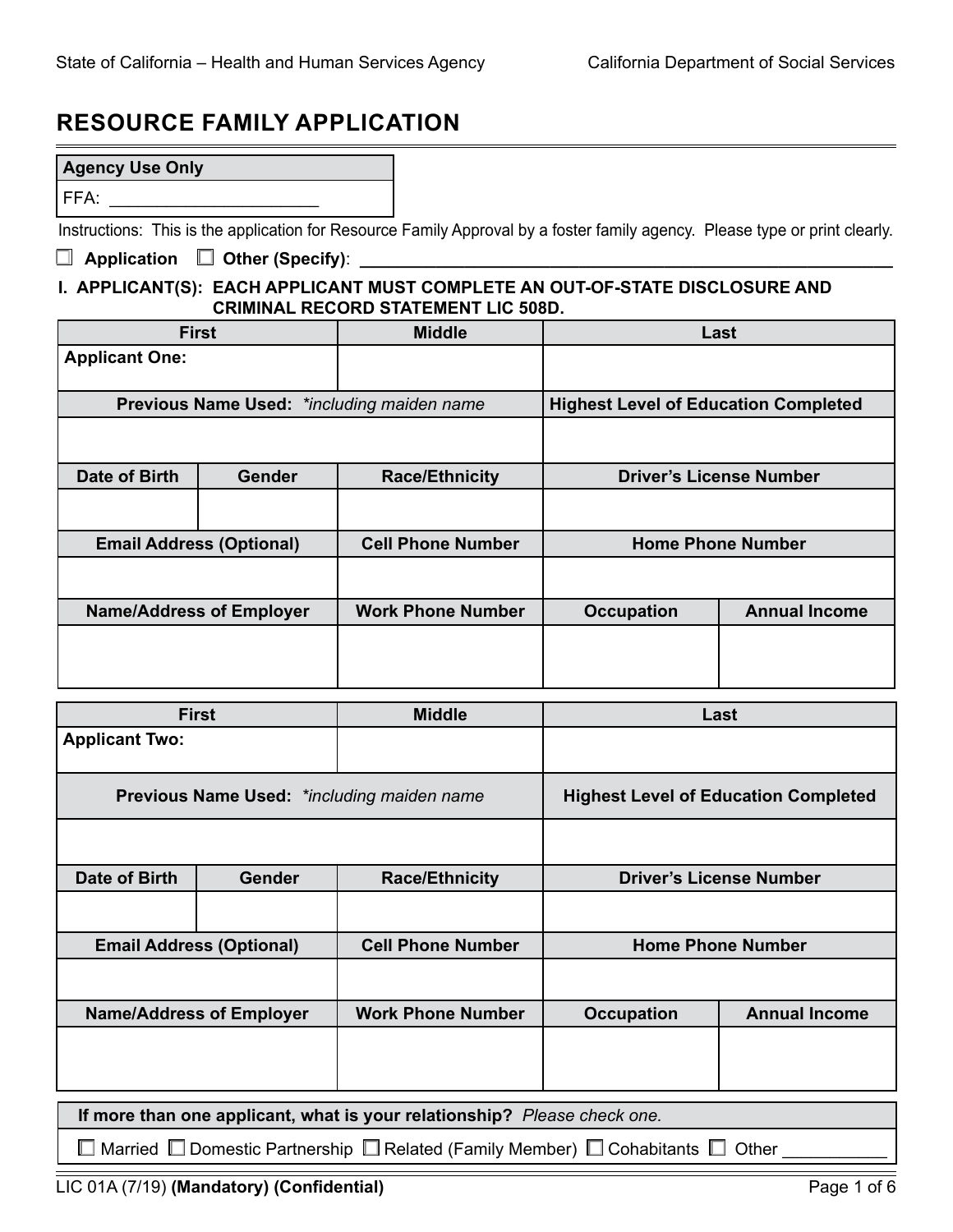#### **II. APPLICANT(S)' RESIDENCE**

| <b>Physical Address</b>                                                                    | <b>City</b>                              | <b>State</b> | <b>Zip</b> |
|--------------------------------------------------------------------------------------------|------------------------------------------|--------------|------------|
|                                                                                            |                                          |              |            |
| <b>Mailing Address (If Different)</b>                                                      | <b>City</b>                              | <b>State</b> | <b>Zip</b> |
|                                                                                            |                                          |              |            |
| Do you own, rent or lease?                                                                 | $\Box$ Own $\Box$ Rent<br>Check one:     |              | Lease      |
| Weapons in the home?                                                                       | $\Box$ Yes<br>Check one:                 | $\square$ No |            |
| <b>Bodies of water?</b>                                                                    | $\Box$ Yes<br>Check one:                 | $\square$ No |            |
| Does any person not listed in this document use<br>the residence as their mailing address? | $\Box$ Yes<br>Check one:<br>If yes, who: | $\square$ No |            |
| Languages spoken in the home:                                                              |                                          |              |            |

#### **III. RELATIONSHIP HISTORY**

| If currently married or in a domestic partnership with the other applicant:             |                                                 |            |  |  |  |
|-----------------------------------------------------------------------------------------|-------------------------------------------------|------------|--|--|--|
| Date:                                                                                   | Place (City and State): <u>________________</u> | $\Box$ N/A |  |  |  |
|                                                                                         |                                                 |            |  |  |  |
| <b>Applicant One:</b>                                                                   |                                                 |            |  |  |  |
| If currently married or in a domestic partnership with someone who is not an applicant: |                                                 |            |  |  |  |

| Date: | Place (City and State): |  | N/A |
|-------|-------------------------|--|-----|
|-------|-------------------------|--|-----|

*\*Please include the individual in Section V. if the individual resides or is regularly present in the home.*

**Have you had previous marital or domestic partnerships?**

 $\Box$  Yes If yes, how many?: \_\_\_\_\_\_  $\Box$  None

| <b>Applicant Two:</b> |                                                                                                                                                                                                                                |                                                                                         |            |  |  |  |
|-----------------------|--------------------------------------------------------------------------------------------------------------------------------------------------------------------------------------------------------------------------------|-----------------------------------------------------------------------------------------|------------|--|--|--|
|                       |                                                                                                                                                                                                                                | If currently married or in a domestic partnership with someone who is not an applicant: |            |  |  |  |
|                       | Date: the contract of the contract of the contract of the contract of the contract of the contract of the contract of the contract of the contract of the contract of the contract of the contract of the contract of the cont | Place (City and State): Place (City and State):                                         | $\Box$ N/A |  |  |  |
|                       | *Please include the individual in Section V. if the individual resides or is regularly present in the home.                                                                                                                    |                                                                                         |            |  |  |  |
|                       | Have you had previous marital or domestic partnerships?                                                                                                                                                                        |                                                                                         |            |  |  |  |
| Yes                   | If yes, how many?:                                                                                                                                                                                                             | ⊿ None                                                                                  |            |  |  |  |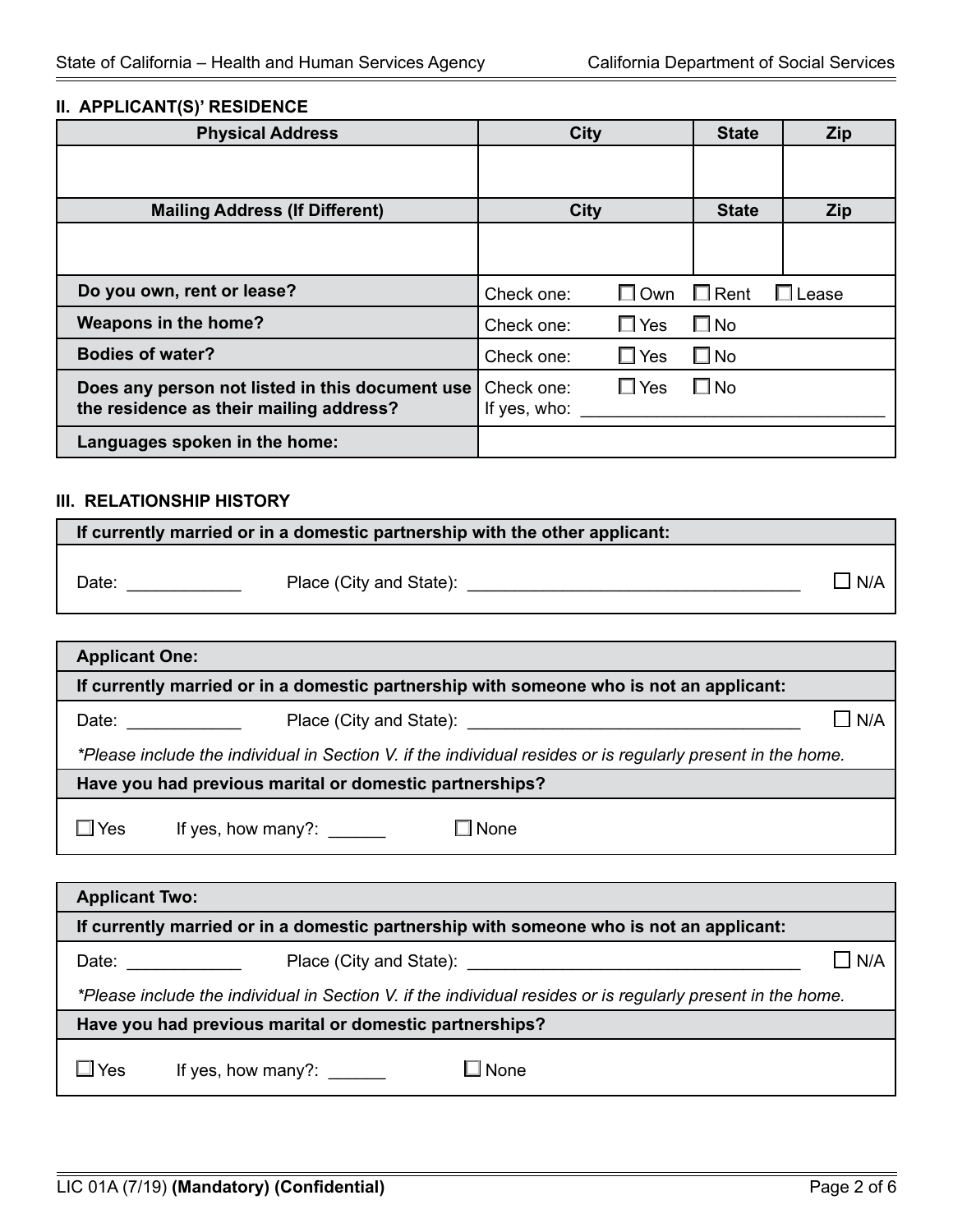#### **IV. MINOR CHILDREN RESIDING IN THE HOME (PLEASE IDENTIFY DEPENDENT CHILDREN PLACED IN YOUR HOME IN SECTION VI.)**

| <b>Name of Minor Child</b> | <b>Relationship to</b><br><b>Applicant(s)</b> | Date of Birth | <b>Gender</b> | Do You Financially<br><b>Support This Child?</b> |              |
|----------------------------|-----------------------------------------------|---------------|---------------|--------------------------------------------------|--------------|
|                            |                                               |               |               | $\square$ Yes                                    | $\square$ No |
|                            |                                               |               |               | $\square$ Yes                                    | $\square$ No |
|                            |                                               |               |               | $\square$ Yes                                    | $\square$ No |
|                            |                                               |               |               | $\square$ Yes                                    | No           |

## **V. OTHER ADULTS, INCLUDING ADULT CHILDREN OF APPLICANT(S), RESIDING OR REGULARLY PRESENT IN THE HOME (PLEASE IDENTIFY NMDs PLACED IN YOUR HOME IN SECTION VI.)**

*EACH ADULT RESIDING OR REGULARLY PRESENT IN THE HOME MUST COMPLETE AN OUT-OF-STATE DISCLOSURE AND CRIMINAL RECORD STATEMENT LIC 508D. (DOES NOT APPLY TO NONMINOR DEPENDENTS)*

| Full Name (First, Middle Initial & Last) | Date of<br><b>Birth</b> | <b>Relationship To</b><br>Applicant(s) | <b>Residing</b> | <b>Regularly</b><br><b>Present</b> |
|------------------------------------------|-------------------------|----------------------------------------|-----------------|------------------------------------|
|                                          |                         |                                        |                 |                                    |
|                                          |                         |                                        |                 |                                    |
|                                          |                         |                                        |                 |                                    |
|                                          |                         |                                        |                 |                                    |

#### **VI. CHILD/NMD DESIRED**

• Has a child or nonminor dependent been identified? Check one:  $\Box$  Yes  $\Box$  No

Is the child or nonminor dependent currently in your home? Check one:  $\Box$  Yes  $\Box$  No

| Name of Child or NMD<br>(First & Last) | <b>Date</b><br>of Birth | <b>Gender</b> | Relationship<br>to Applicant | Date of<br><b>Placement</b><br>or Planned<br><b>Placement</b> | <b>County</b><br>of Jurisdiction |
|----------------------------------------|-------------------------|---------------|------------------------------|---------------------------------------------------------------|----------------------------------|
|                                        |                         |               |                              |                                                               |                                  |
|                                        |                         |               |                              |                                                               |                                  |
|                                        |                         |               |                              |                                                               |                                  |
|                                        |                         |               |                              |                                                               |                                  |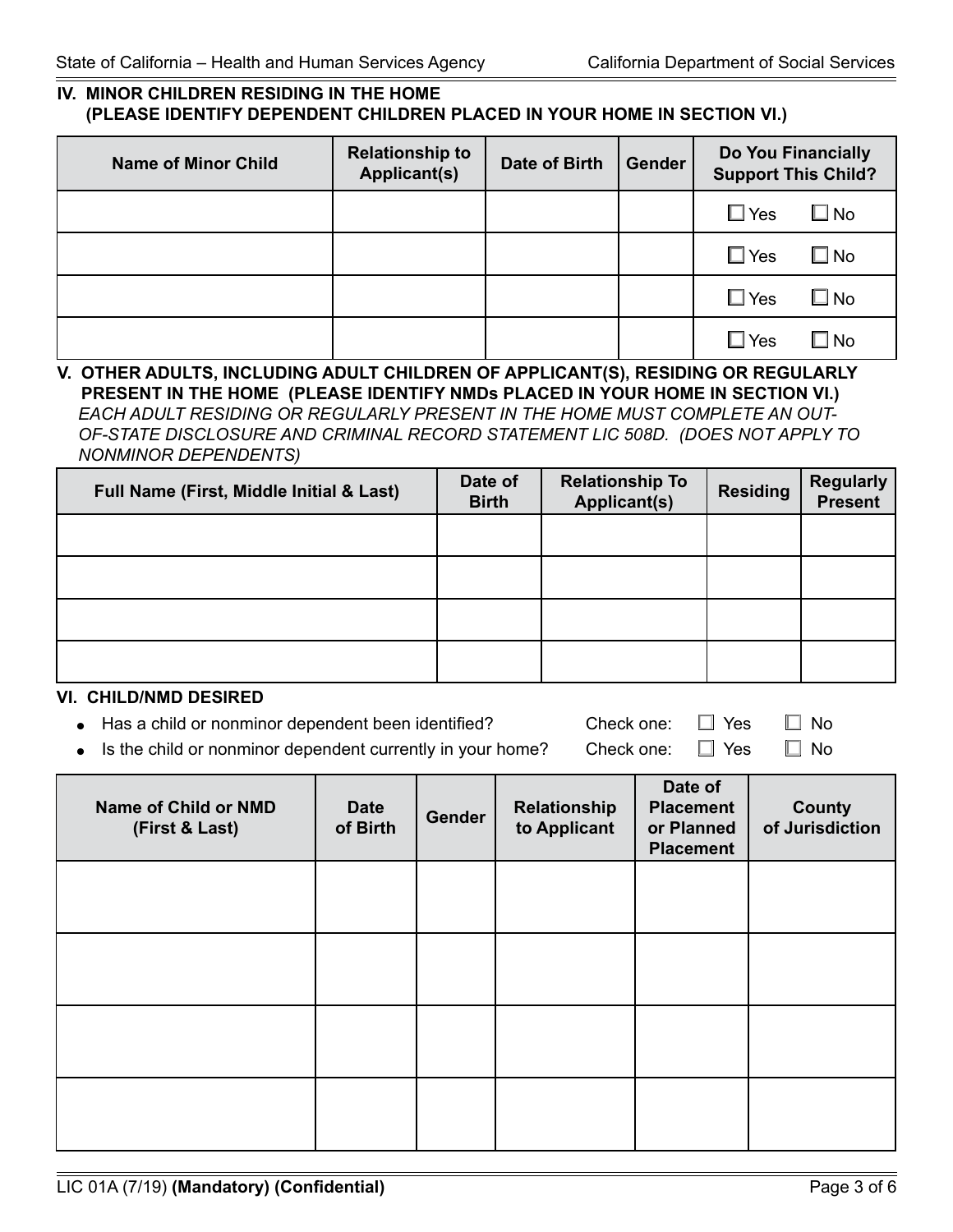#### **VI. CHILD/NMD DESIRED (Continued)**

| <b>PLEASE INDICATE YOUR PREFERENCES:</b> |  |
|------------------------------------------|--|
|------------------------------------------|--|

| Ages(s)              |                   |               |                |                       |
|----------------------|-------------------|---------------|----------------|-----------------------|
| $\Box$ 0 to 2 yrs    | $\Box$ 3 to 7 yrs | $8$ to 12 yrs | 13 to 15 yrs   | $\Box$ 16 to 17 yrs   |
| 18 to 20 yrs         | No preference     |               |                |                       |
| <b>Sibling Group</b> |                   |               |                |                       |
| None                 | $\overline{2}$    | $\Box$ 3      | $\overline{a}$ | $\mathbb I$ 5 or more |

#### **VII. FOSTER CARE/ADOPTION/LICENSURE HISTORY**

#### **Applicant One:**

• Have you previously been or are you currently approved for adoption, an approved relative or nonrelative extended family member, or previously or currently licensed, certified, or approved to provide foster care?

|                                                                                                                                                                                                                        | Yes<br>$\square$ No<br>Check one:                                                                                                                                        |  |  |  |  |
|------------------------------------------------------------------------------------------------------------------------------------------------------------------------------------------------------------------------|--------------------------------------------------------------------------------------------------------------------------------------------------------------------------|--|--|--|--|
|                                                                                                                                                                                                                        |                                                                                                                                                                          |  |  |  |  |
|                                                                                                                                                                                                                        |                                                                                                                                                                          |  |  |  |  |
|                                                                                                                                                                                                                        | $\square$ No<br>If yes, are you aware of any pending complaints or administrative actions?<br>$\square$ Yes                                                              |  |  |  |  |
| Have you previously been or are you currently licensed to operate a child care center, family child care<br>home, or residential care facility for the elderly or chronically ill?                                     |                                                                                                                                                                          |  |  |  |  |
|                                                                                                                                                                                                                        | $\square$ Yes<br>$\square$ No<br>Check one:                                                                                                                              |  |  |  |  |
| Have you previously been or are you currently employed by or volunteering at a community care facility,<br>child care center, family child care home, or residential care facility for the elderly or chronically ill? |                                                                                                                                                                          |  |  |  |  |
|                                                                                                                                                                                                                        | $\square$ Yes<br>$\square$ No<br>Check one:<br>If yes, name the facility(s): $\qquad \qquad$                                                                             |  |  |  |  |
|                                                                                                                                                                                                                        | Have you had a previous license, certification, relative or nonrelative extended family member approval,<br>Resource Family approval, or portability application denial? |  |  |  |  |
|                                                                                                                                                                                                                        | $\Box$ Yes $\Box$ No<br>Check one:<br>If yes, name of agency(s): $\qquad \qquad$                                                                                         |  |  |  |  |
| Have you had a license, certification, or approval suspended, revoked, or rescinded?                                                                                                                                   |                                                                                                                                                                          |  |  |  |  |
|                                                                                                                                                                                                                        | $\square$ Yes<br>$\Box$ No<br>Check one:                                                                                                                                 |  |  |  |  |
| $\bullet$                                                                                                                                                                                                              | Have you been subject to an exclusion order?                                                                                                                             |  |  |  |  |
|                                                                                                                                                                                                                        | Yes<br>Check one:<br>$\mathbb L$<br>No                                                                                                                                   |  |  |  |  |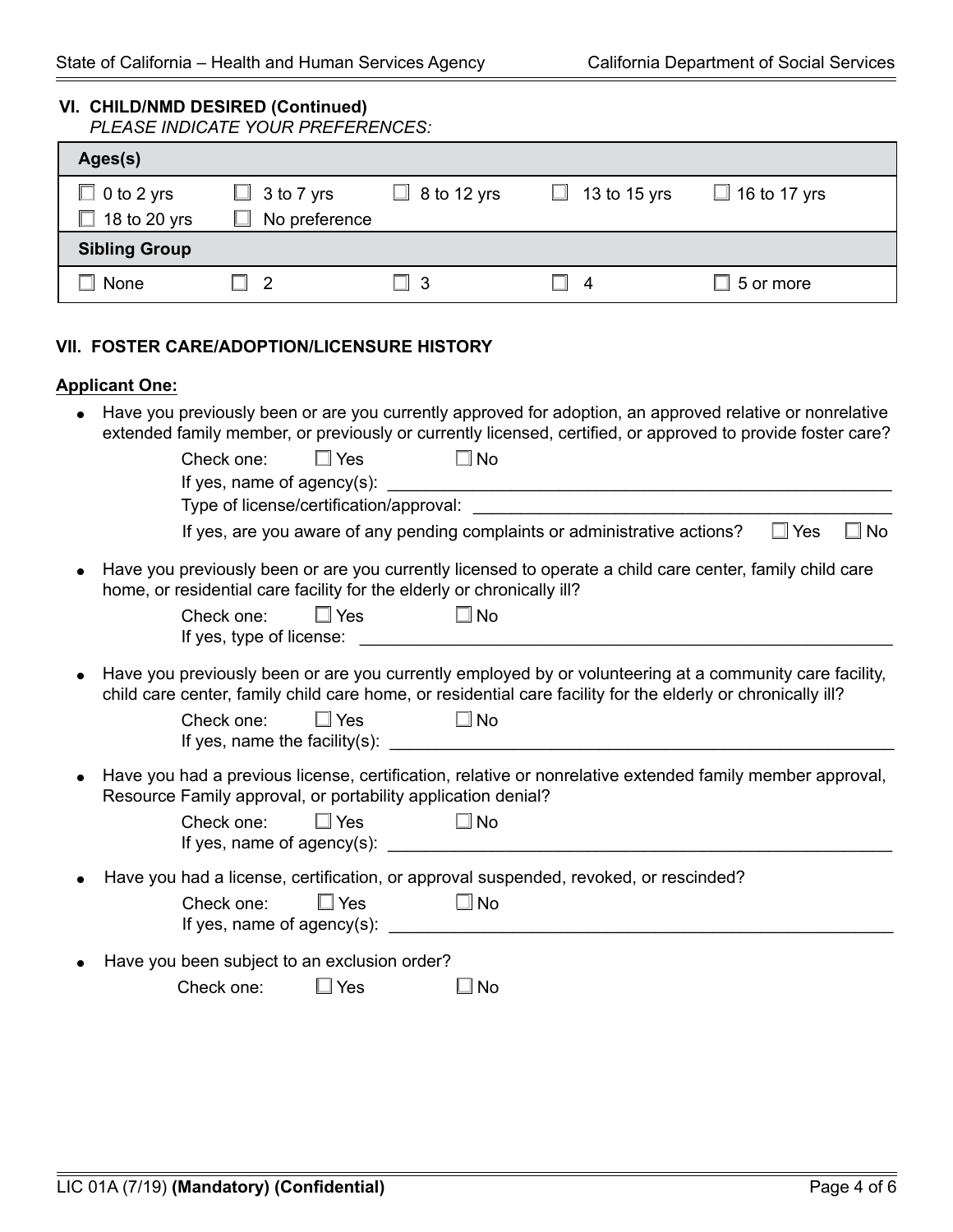# **VII. FOSTER CARE/ADOPTION/LICENSURE HISTORY (Continued)**

## **Applicant Two:**

| Have you previously been or are you currently approved for adoption, an approved relative or nonrelative<br>extended family member, or previously or currently licensed, certified, or approved to provide foster care?                                            |
|--------------------------------------------------------------------------------------------------------------------------------------------------------------------------------------------------------------------------------------------------------------------|
| $\square$ No<br>$\square$ Yes<br>Check one:                                                                                                                                                                                                                        |
|                                                                                                                                                                                                                                                                    |
| Type of license/certification/approval:                                                                                                                                                                                                                            |
| If yes, are you aware of any pending complaints or administrative actions?<br>$\Box$ No<br>$\Box$ Yes                                                                                                                                                              |
| Have you previously been or are you currently licensed to operate a child care center, family child care<br>home, or residential care facility for the elderly or chronically ill?                                                                                 |
| $\square$ No<br>$\square$ Yes<br>Check one:                                                                                                                                                                                                                        |
| Have you previously been or are you currently employed by or volunteering at a community care facility,<br>child care center, family child care home, or residential care facility for the elderly or chronically ill?<br>$\square$ No<br>$\Box$ Yes<br>Check one: |
| Have you had a previous license, certification, relative or nonrelative extended family member approval,<br>Resource Family approval, or portability application denial?<br>$\square$ Yes<br>— I No<br>Check one:                                                  |
| Have you had a license, certification, or approval suspended, revoked, or rescinded?<br>$\Box$ Yes<br>$\square$ No<br>Check one:                                                                                                                                   |
| Have you been subject to an exclusion order?<br>Check one:<br>$\square$ Yes<br>No                                                                                                                                                                                  |

### **VIII. REFERENCES**

| Please list the name, telephone number(s), and address of two individuals who have knowledge of your<br>home environment, lifestyle, and ability to be a Resource Family. |                            |                                                           |  |  |  |  |  |
|---------------------------------------------------------------------------------------------------------------------------------------------------------------------------|----------------------------|-----------------------------------------------------------|--|--|--|--|--|
| <b>Full Name</b>                                                                                                                                                          | <b>Telephone Number(s)</b> | <b>Mailing Address/City/State/Zip</b><br>or Email Address |  |  |  |  |  |
|                                                                                                                                                                           |                            |                                                           |  |  |  |  |  |
|                                                                                                                                                                           |                            |                                                           |  |  |  |  |  |
|                                                                                                                                                                           |                            |                                                           |  |  |  |  |  |
|                                                                                                                                                                           |                            |                                                           |  |  |  |  |  |